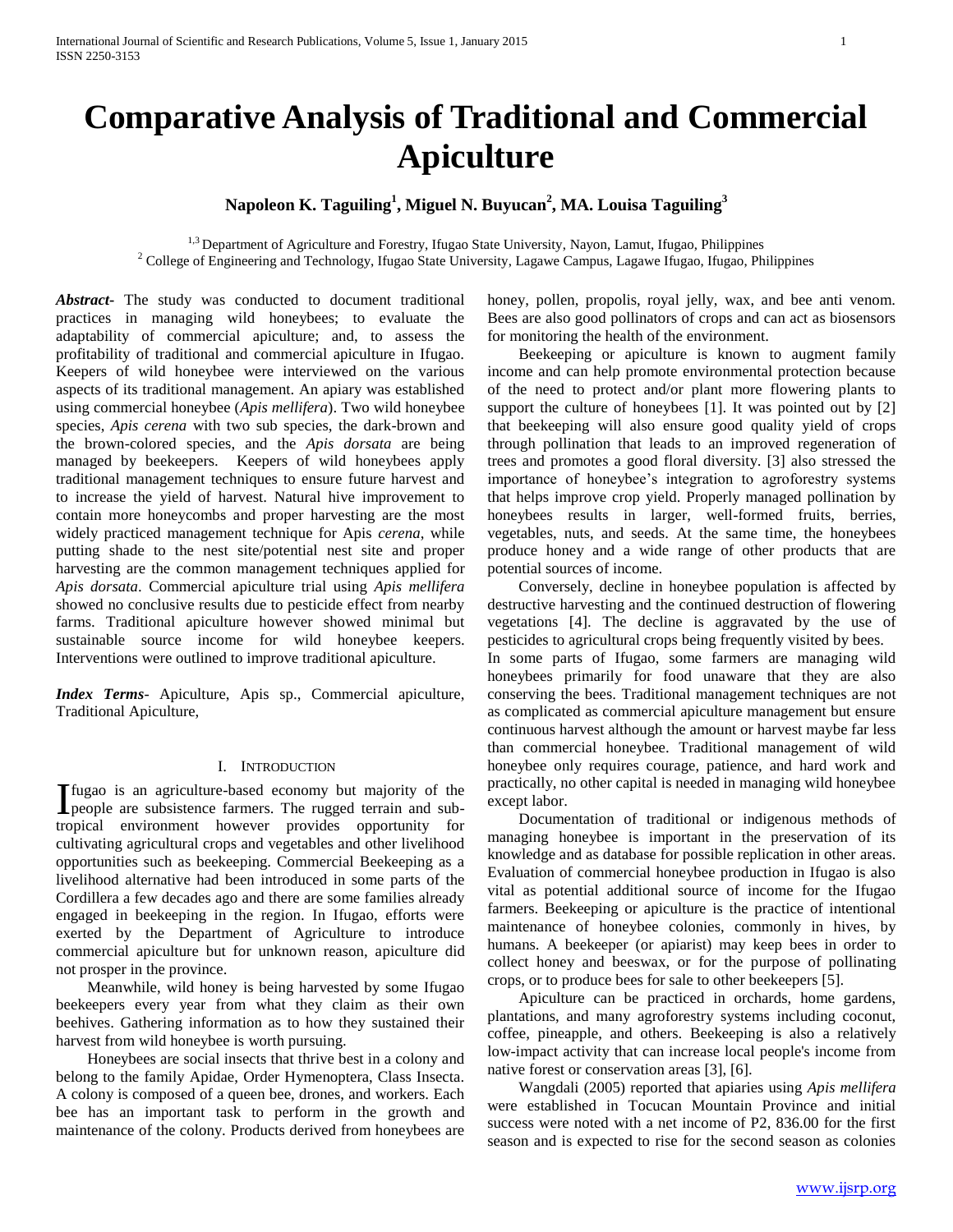are expected to increase. He further pointed out that, integrating Apiary in fruit and vegetable production can contribute to the quality of organically grown fruits and vegetables. The challenges are for farmers to plant more trees or any flowering plants to support the insects, and to avoid the use of pesticides or selectively do spraying at the proper time, if spraying pesticides is unavoidable.

 On the other hand, EPA (2008) posted that because of biological and economic considerations, native honey bees are more suitable to be reared by small farmers. Less capital is needed in raising these honeybees. Compared with the exotic European honeybee (*Apis mellifera*), native honey bees are more resistant to pest and diseases.

 Also, colonies of native bees are available everywhere and so it is easy to start with one or two colonies of this kind of bees. Native bees which adhere to tropical nature are smaller and could produce 2 to 6 kg of honey per year while the European bees yield 50 kg of honey per year [6], [7]. Native honey bees also have greater tendency to abscond or leave suddenly, deserting their hive [6].

 Transferring wild honeybee to wooden beehive was also posted by [4]. Some specific traditional management practices such as colony management were also documented and reported by [8].

 Generally, the study aimed to document indigenous apiculture management practices, and to test viability of commercial apiculture technology as a potential additional source of income for Ifugao farmers.

 The study specifically documented the *in-situ* indigenous practices of managing/ conserving wild honeybees; validated the adaptability of commercial honeybee technology in Ifugao condition; and, compared the profitability of the indigenous and commercial honeybee cultures.

## II. MATERIALS AND METHODS

 Survey through interview and documentation were used to determine the traditional conservation and management of wild honeybees. Six beehive keepers from different barangays in Ifugao served as key informants. They were interviewed in all aspects of in-situ management of wild honeybee from construction of beehives, maintenance and protection to harvesting, processing and marketing wild honey. The actual practices in the management of wild honeybee were shown to the researchers at the beehive sites.

 An apiary was established and maintained at the vicinity of the Ifugao State University with the assistance of an apiculture expert [9]. . Eleven bee colonies, each with one mated queen were bought from a credible supplier. The colonies were maintained through supplemental feeding, when necessary and protection against predator were provided until honey flow or until honey can be harvested. The average yield per colony was recorded during harvest. Other data gathered included the kind and abundance of predators.

 The general procedures in establishment of an apiary using commercial honeybee *Apis mellifera* was based from published article of [4] and manual published by [1].

 Data on production/maintenance and sale of wild honey and commercial honey were compared using return on investment (ROI) economic analysis tools.

# III. RESULTS AND DISCUSSION

#### **Wild Honeybee Species**.

 The wild honey bees found in Ifugao are composed of three species which can produce honey juice for food consumption. The first species is locally known as *Lucutan* (Apis sp.) with two subspecies the brown-colored and the black-colored. This species is very small in size and looks like a wasp. They construct their honeycomb inside hollow trunks of trees or hollow spaces underneath rocks and boulders. They produce very small amount (0.1-0.3 kg) of honey per year. The second species is locally known as *Alig* (*Apis cerana*) also with two subspecies distinguished through their brown and dark-brown color. The former is said to be more aggressive in stinging human during harvests. Similar to *Lucutan, Alig* make their beehive on hollow trunk of tree locally known as *lungog* or on hollow spaces between or underneath rocks and boulders. This species produces about 3-7 kg of honey per year.

 The third species of wild honey bee is the *Iyokan* (*Apis dorsata)* which are bigger in size than the *A. cerena.* They have white-colored rings in their dark gray bodies. This kind of bees make their beehives on bended trees or branches in thickly forested areas and on open caves in rocky mountains which are far from disturbance by people and other animals. They yield 5- 25 kg of honey per year. When disturbed, they are the most dangerous because they attack and ran after intruders even inside the water.

#### **Wild Honeybee Colony Management**

 There is no well-defined step-by-step procedure or cycle in the traditional or indigenous colony management for wild honeybees in Ifugao. Traditional management starts as soon as a natural beehive is located. Beekeepers knows that they should inspect the hive and determine if the honey is harvestable or not and wait for the appropriate time before harvesting. They must apply proper way of harvesting and after harvest they remove debris to increase the volume of the hive so that it can accommodate more honeycomb in the future. Indigenous beekeepers are aware that sometimes the hive is empty due to absconding and must re-bait it but they are not aware of other causes of absconding except water entrance to the hive so they have to provide shade. Beekeepers also visit what they claim as their own beehive (*hukip*) during summer time to check presence of colony and to inspect harvestable combs.

 Improved hives located below a big rock free from dripping rain are the only sites harvested every year. When the hives are more than half or nearly full of honey combs, keepers used to gather some of the combs full of honey leaving behind those full of brood (pupa) and empty white combs. According to one of the keepers interviewed, this practice will tend to make the bees more active in making more combs and gather more nectar to store as honey. When he was asked why not also gather those combs with brood so that the queen will be encouraged to produce more brood? He answered with a smile and said "I will try."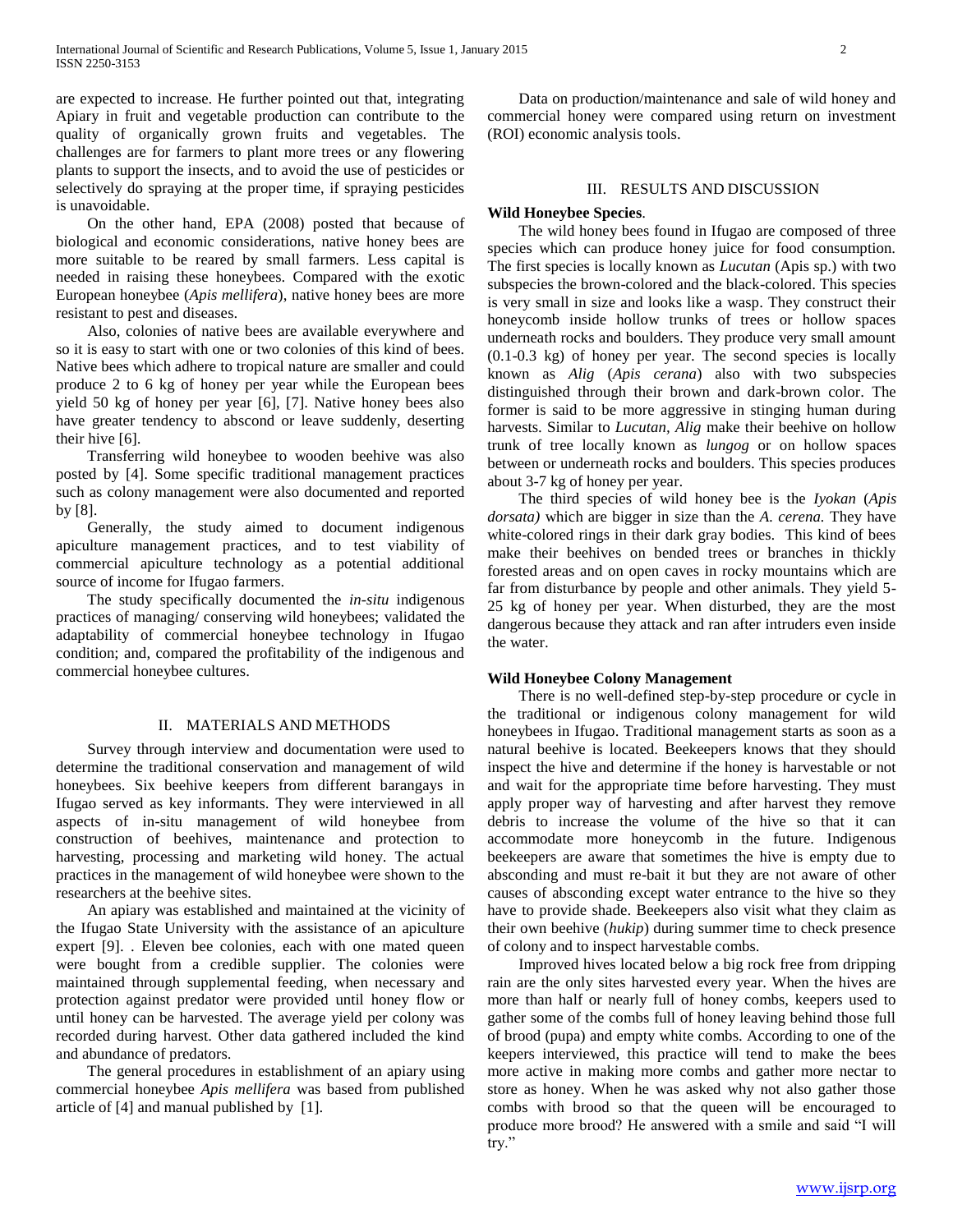# **Traditional Management by Maintaining Beehives**

 *Maintaining Beehive of Apis cerana (Alig).* Over the past centuries, some Ifugao farmers maintain what they call as their own "*Hukip*"- a well maintained beehive where they harvest honey every year. The *Hukip* or natural beehive is either constructed intentionally or improved beehive from newly discovered or abandoned natural beehive on tree trunks and rocky areas. Strictly speaking, the term *Hukip* refers to a concealed cave-like beehive that was carefully improved by somebody using stones. However, today this can also refer to improved hollow tree trunks as beehive. Traditionally, *hukip* are improved natural wild honeybee beehive purposely to increase harvest the following year. When a natural beehive is improved, the one who improved it is the rightful owner and has the right to harvest honey the following year and every year thereafter. Keepers usually leave signs that indicate that the beehive is already theirs so that honey hunters will not harvest without the owner's permission.

# **Steps in Making Beehive (Hukip) for** *Apis cerana* **(Alig)**

- 1. On rocky areas where wild honey beehives have been found, locate an area, usually underneath a big rock/boulder that is naturally hollow and water does not seem to enter or drip inside.
- 2. Make a small horizontal cave about 45-60 cm deep and 30-40 cm opening. Make sure that the upper portion of the cave is made out of stone. Clean the stone nicely because it is here where the honeycomb will be attached. Riprap the sides and floor of the hive with clean stones. If old beeswax is available, rub the wax at the upper portion and walls of the hive and scatter the remaining wax at the hive floor. This will serve as bait.
- 3. Stone wall carefully the opening of the hive and cover the holes in between the stones with moss. Before the last stone is placed, put sugar cane or honeycomb with honey inside the hive. This will attract swarming honeybees. Make sure the bait is suspended so that ants will not occupy the hive.
- 4. Leave a small opening enough for honeybee to enter usually at the second layer of the stone wall from the ground.
- 5. For easy harvesting, prepare the stone wall in such a way that a portion usually opposite the entrance could easily be removed.
- 6. For newly discovered natural beehive and after harvest,
	- Carefully widen the space if possible by removing debris and stones/rocks to make the hive more spacious so that it can accommodate more honeycombs.
	- Return cover stones carefully as if in its original situation and seal spaces except for the bee entrance.
- 7. For beehive on hollow trunk of trees
	- Make an opening opposite the bee entrance for harvesting. If not possible, widen a little the entrance just enough to allow the gathering of honeycomb.
	- Similar as above, do not collect the entire honeycomb.

Carefully restore the opening using stone or tree branch and seal other openings except a small bee entrance.

## **Managing** *Apis dorsata* **(***Iyokan)*

 The giant wild honeybee locally known as *Iyokan* (*Apis dorsata***)** could not be managed directly similar to *Apis mellifera* but can be manage in some ways to conserve the species and to ensure future harvest. Key informants revealed that its management is only limited to improving the nest site or potential nest site where the colony may settle, and avoiding destructive harvesting.

The bees usually settle in a very quiet, undisturbed place under a leaning (almost horizontal) large tree or under a large branch in horizontal position. In some instances, they settle underneath high rock formations that caved-in. In all cases, they settle on an area where there is sufficient protection from rain and strong wind and far from human settlement areas.

To attract the bees to settle, key informants narrated what should be done:

- a) Look for large trees that have leaned almost horizontal or large horizontal branches in forested area where it is seldom visited by people.
- b) On top of large horizontal branch, place shade made out of runo (*Miscanthus chinensis*) leaves or other materials such as leaves of palm species that could provide shade from rain. Place it in such a way that it will look natural but firm enough to withstand wind blows.
- c) Scrape the lower portion of the branch to remove the loose outer bark, and using previously harvested beeswax of *Iyokan*, rub it at the scraped surface so that some of the wax will be left behind. This will serve as bait.
- d) Visit and check the shaded place especially near summer time for presence of *Iyokan* colony. Approach the place quietly, avoiding too much movements and noise. If a colony is present, never go near the place during the visit because the bees are very sensitive and may abandon the place at once or you may get hurt by their sting.
- e) At a safe distance, observe the size of the colony and the behavior of the bees. The larger the size, the more the honey that can be harvested. If the bees are flapping their wings as if to fly but are clinging in the beehives then it is said that there is enough honey.
- f) If the size is small, wait for 2 to 3 months before harvesting.
- g) For newly discovered nest/hive, and after harvest, provide a firm shade.

# **Traditional Management of Wild Honey Bees by Proper Harvesting**

 It had been noted through experience by Ifugao honey hunters that summer time usually in the months of March to June are the time when bees have harvestable honey in their honey comb. It is prior and during these months that trees and other plants are bearing flowers where bees get pollen and nectar to fill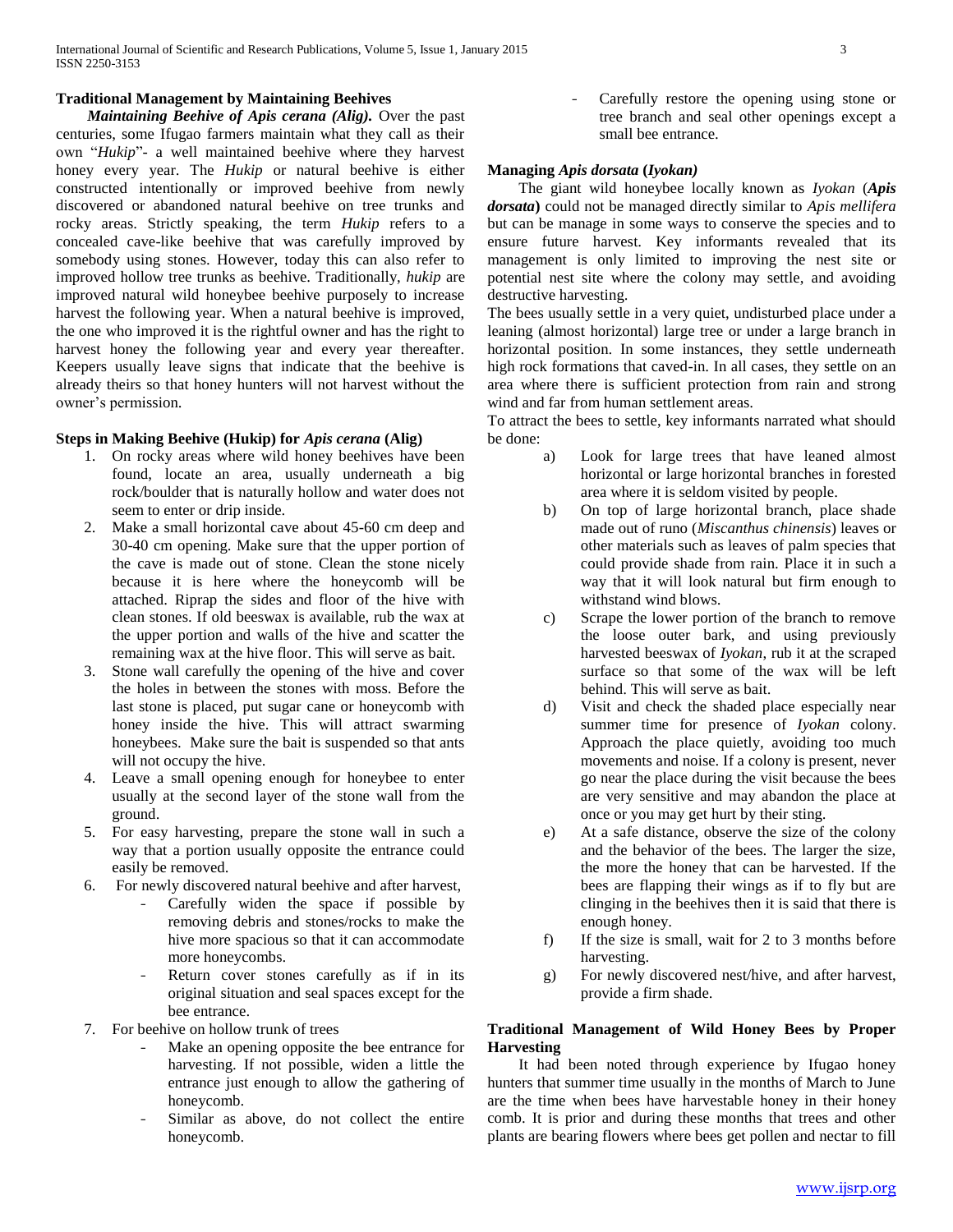the honey comb in their beehives. The same months is also harvest time for honey juice as noted by beekeepers. However, if it had been raining, bees have very little amount of honey juice. The juice comb has served as their food. Ifugao beekeepers have experienced and noted some signs in determining if there is honey juice in the beehives or *Hukip*. Among common signs are the bee waste drops on the leaves of plants near their hives which they called it "*patty*". If the waste is yellow green the juice is very little, if it is dark yellow the beehives have enough juice. This is common to all of the three species. Another noted observation in the *Iyokan* are the reaction of the bees climbing in the beehives, if the bees are flapping their wings as if to fly but are clinging in the beehives then it is said that there is enough honey.

# **Steps in harvesting** *Apis cerana*

- 1. On the bee entrance, observe the bees entering for signs if there is abundant honey that can be harvested.
- 2. Use protective jacket, mask and gloves.
- 3. Open at the opposite side or any side of the beehive but not in the bee entrance. Apply smoke to move bees away from the honeycomb to be harvested.
- 4. Slowly pullout the honey combs that are packed inside and put it in a clean container. Be careful not to kill the queen bee by accident. Every time a comb is pulled, it should be inspected for the presence of the queen bee (one with the biggest size and longest abdomen). The queen must be returned to the hive after harvest.
- 5. Leave some honey comb especially those with brood and those with and without juice so that the bees will not abandon their hive. Never gather all honeycombs.
- 6. Return properly the stone or cover removed.
- 7. Use good container so that juice will not be wasted.

# **Steps in Harvesting** *Apis dorsata*

- 1. Observe if the honey is matured based on some given signs.
- 2. Wear protective gear like jacket, mask and gloves.
- 3. Go slowly near the beehives. Apply smoke to drive away the bees from the comb.
- 4. Using a long sharp stick cut honeycomb attach to the tree or rock. Make sure you leave some portion of the honeycomb attached. Get the honey comb and place it on good container. Normally the bees will swarm away upon disturbance but the remaining honeycomb will serve as bait to attract the same or other colonies to nest in the same area.

 Do not use the destructive method of harvesting where a fire is set underneath the honeycomb to kill all the bees just to get the honey. If there are no protective gadgets available, do the following:

- a. Prepare 3-4 bundles of dried runo sticks and leaves. Place bundles of green leaves around the bundled dried sticks and leaves. The green leaves will produce the needed smoke.
- b. Go slowly near the beehive and make fire using the prepared bundle of sticks. Make sure all the bundles of

sticks will produce too much smoke enough to drive the bees away.

 Caution: the bees will attack the source of smoke/fire and try to put it off. Thus, make sure too much smoke is produced instead of fire coming out from the bundles of sticks and leaves.

- c. Once the bees move away from their beehives, harvest immediately and move out quickly from that place and be sure to put off the fire.
- d. Make sure that not all the comb are cut or harvested. Always leave about 1-2 inches of the honey comb and the entire white portion of the comb without honey so that it will attract the bees to return after harvest.
- e. In most cases, the bees will abandon the site so that after 3 to 4 days the site can be fixed again by putting firm shade.

# **Traditional Processing and Marketing Wild Honey**

 Harvested honey is processed by extracting honey manually. Using a clean cloth, the honey in the comb is squeezed out. Extracted honey is placed in a clean bottle with cap. Each bottle contains 1 liter or 1 kilogram of honey. The volume of harvest varies per colony and the size of hive and ranges from 2 to 7 liters. Harvest from *Apis dorsata* may reach up to 24 liters. Honey is highly marketable locally so bee keepers do not have any problem on marketing their harvest. The prize of honey varies depending on customer. Honey sold to neighbors or within the locality is prized at PhP300.00 per bottle but when brought to market or sold to outsiders the prize is PhP350.00.

# **Traditional Uses of Wild Honey**

 Part of harvested honey is used for household consumption. Small amount is directly taken in and mostly honey is used as sauce for sweet potato (*Ipomea batatas* (L.) Lam.) and rice (*Oryza sativa* L.).

 Honey is also used as medicine to treat common colds, cough and sore throat. It is diluted in lukewarm water and taken in. It is also used to treat dysentery and stomach ache. Harvested brood (pupa) is also boiled or fried as viand. The beeswax is reserved as bait but occasionally when boiled with the brood, it is also eaten.

# **Problems Issues and Potential Interventions on Traditional Apiculture**

 The problems and issues encountered by wild honeybee keepers and the potential interventions are summarized in Table 1.

# **Apiculture Technology Trial**

Yield of Commercial Honeybee. Table 2 shows the actual yield per colony for 2 years. In the first year, there were 11 colonies but one queen died. Of the 10 colonies left, there were 3 colonies with very minimal honey thus these were not harvested. Only 7 colonies had harvestable honey in first year with a total yield of 20.5 kilograms.

 In second year, the colonies were maintained by regular monitoring, even feeding them during rainy season. Towards the mid of September, it was noticed that the bees were declining rapidly in some of the bee hives and dead bees were scattered on the ground below the bee entrance. When the beehive was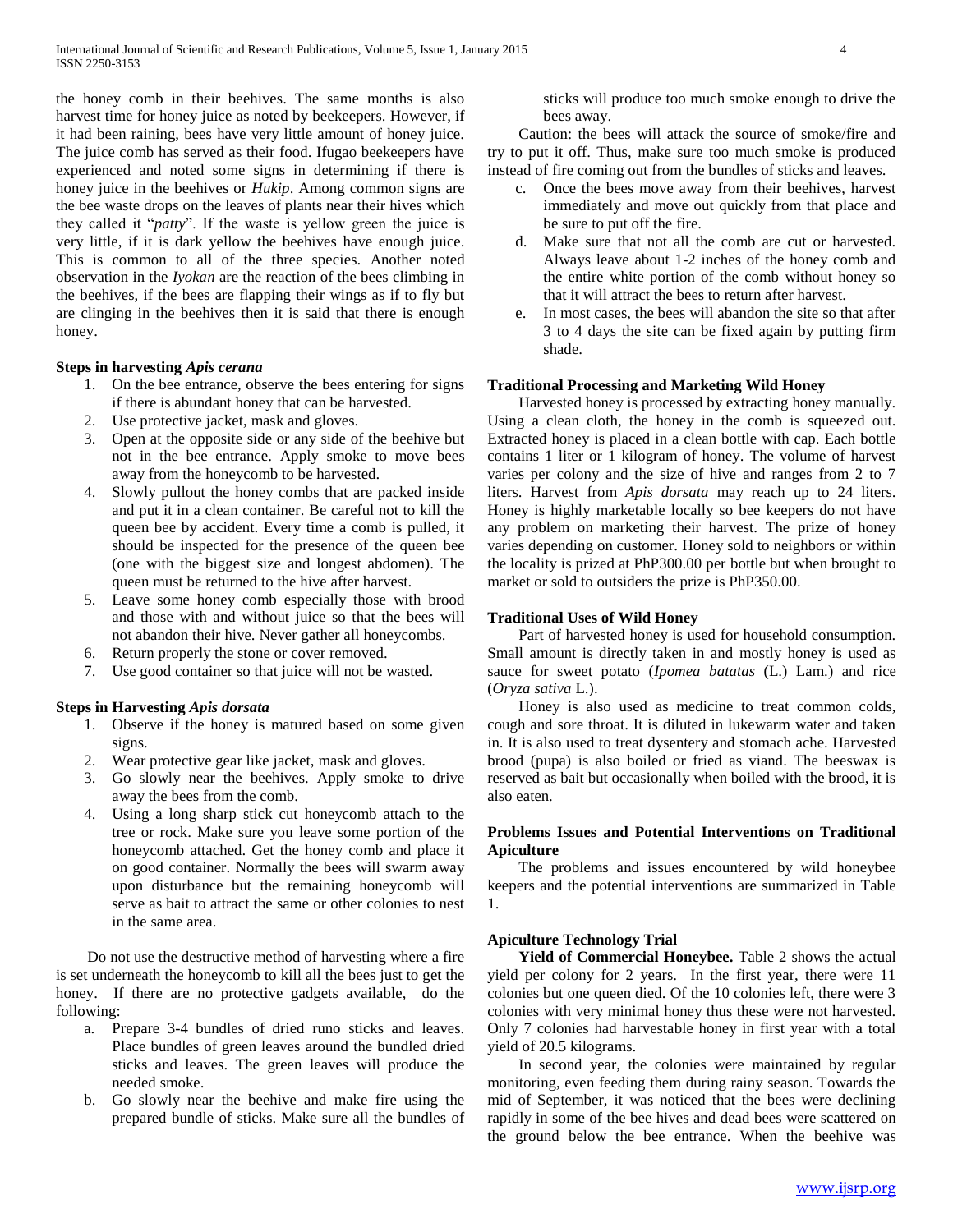opened, it was found out that almost half of the bees were dead and after three days after opening the beehives, almost all the bees were dead with very few remaining but they were very weak to fly. When this event was referred to a bee expert, it was found out that it was due to sprayed insecticide that may have been sucked by the bees. The use of pesticides, to which bees (including honey bees) are very sensitive, is one of the most serious problems in practice of apiculture near commercial agricultural farms [6]. Pesticide poisoning of bees are caused by the application of insecticide to crops that are in bloom or on flowering plants contaminating nectar and pollen. The symptoms of pesticide poisoning is exhibited by the large number of dead bees in front or near the hive entrance that result to sudden dwindling of adult bee population [1]. This symptom was observed in this study.

 This event happened for five (5) colonies one after the other, but the other two colonies survived but with serious reduction in their number. The other two colonies were also affected but with few bees dead after a week. Only three colonies were left for honey flow but their number was severely reduced. The yield in 2011 was only 6.7 kilograms.

#### **Observed Predators of Commercial Honeybee**

 a. Wasps (*Vespa* sps.) – There are two kinds of wasps that were observed who prey on the honeybees. One is with dark-gray color slightly larger than *Apis dorsata* with slightly visible thin white rings in their bodies. The other one is as large as a bumble bee with black body and orange wings. The average number of the species of predators caught per day using net was 21.8 or 22 and they attack especially right after sunrise and late in the afternoon before and after sunset.

 b. Beemites – Beemites were observed that started infesting the colonies but were contolled on time.

 c. Birds – Swift bird (*Chaetura dubia*) and "pirik-pirik" (*Merops* sp.) were observed to be flying above the colonies and were believed to be eating the bees from the colonies. One swift bird could eat as much as 300 bees. The best control so far is placing a net trap in the apiary but it is costly.

 d. House lizards – House lizards were also observed to be eating the bees. They hide under the bee boxes and come out at night to feed on the bees.

 e. Bullfrog. The bullfrog (*Bufo sp*.) popularly known in the locality as *Karag* was also observed to eat bees at the bee entrance during dawn and night time. Although the beehives were elevated, some jumped to reach the bee entrance.

# **Cost and Return Analysis of Traditional and Commercial Apiculture**

 A good alternative source of livelihood is indicated with an income or gain after some entrepreneurial operation. The cost and return analysis **(**Table 3) on the commercial apiculture trial did not show any positive income or indicates a negative Return on Investment (ROI). The unfavorable result of the technology trial is heavily affected by the mass death of bees caused by sprayed insecticides and the presence of abundant predators.

 On the management of wild honeybees specifically *Apis cerena*, key informants revealed they are maintaining an average of 3.8 or 4 beehives but some maintain as high as 6 beehives. The amount of harvest depends on the size of the beehive such that a  $0.09 \text{ m}^3$  beehive can yield an average of about 4 kilograms of honey **(**Table 4**).** The production cost consists of labor spent in maintaining the beehive was estimated to be P300.00 per beehive. While it appears that the income derived in managing wild honeybees appear to be too small with a mean gross sale of about P3400.00 per year, it only requires labor as the capital.

 Managing the natural beehives properly ensures the farmer of continuous harvest come next season. It gives beekeepers a minimal income but since they do not pay another person to do the maintenance for them, the labor cost will actually be added as their income. Because of biological and economic considerations, native honey bees are more suitable to be reared by small farmers [4]. Less capital is needed in raising these honeybees.

#### IV. CONCLUSIONS

 Based from the results of the study, it is concluded that; the traditional or in-situ methods of managing/conserving wild honeybees especially *Apis cerena* is being undertaken by some farmers in their natural habitat to increase and ensure harvest every year. Management practices include care and improvement of beehive and proper harvesting. Traditional management of *Apis dorsata* relies on putting shade to bee nest sites and potential nest sites. Non-destructive method of harvesting also assures conservation of the species. Commercial Apiculture technology using *Apis mellifera* did not show good results due to effect of pesticide and predators hece another trial is recommended. Traditional apiculture or managing wild honeybees in their natural habitat appear to be profitable due mainly to labor as the only input. Minimal but sustainable income is derived from managing wild honeybees.

 The management of wild honeybees in their natural habitat should be adopted by other farmers and honey hunters not only for economic reasons but for the conservation of the species. Apiculture technology using *Apis mellifera* or other species and other models of commercial apiculture should be tried in other areas in Ifugao especially in areas where there is minimal or no use of insecticide. Proposed interventions to address problems/issues raised by beekeepers should be implemented to help them increase their harvest.

# ACKNOWLEDGMENTS

 We wish to express our gratitude to the Administration of Ifugao State University for funding this study.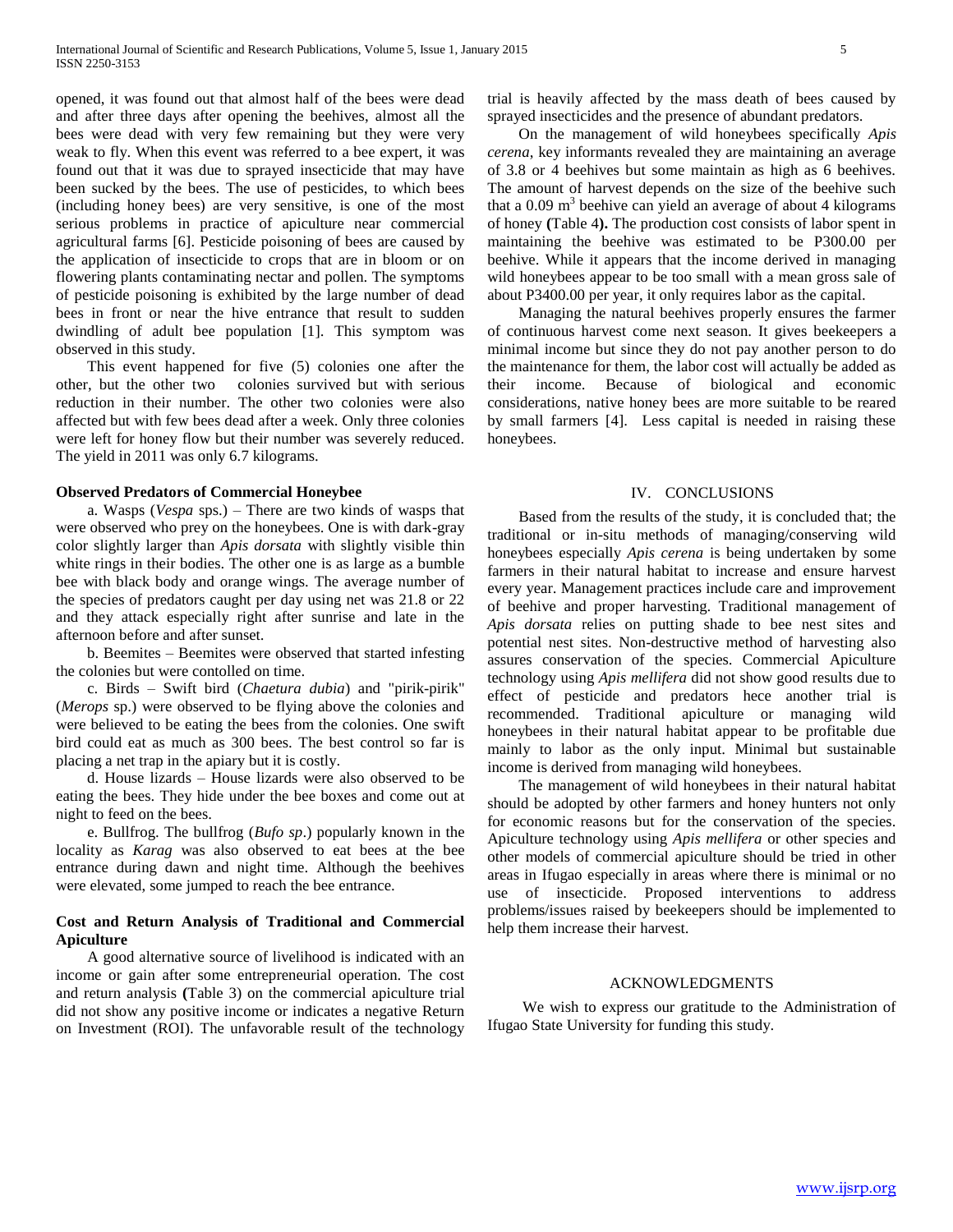| <b>Problems/issues</b>                                                 | <b>Potential Interventions</b>                                                                      |  |  |
|------------------------------------------------------------------------|-----------------------------------------------------------------------------------------------------|--|--|
| 1. Collapse of beehive<br>due<br>to                                    | 1. Design and used of pre-fabricated beehive made of cement.                                        |  |  |
| earthquake and wildlife; rainwater drip                                |                                                                                                     |  |  |
| into the hive; and dirt/debris mixed                                   |                                                                                                     |  |  |
| with honey during harvest                                              |                                                                                                     |  |  |
| 2. Absconding of bees                                                  | 2. Putting in place of swarm traps,                                                                 |  |  |
| 3. Destruction of beehive by honey                                     | 3. Local government units (LGUs) to craft ordinances governing                                      |  |  |
| hunters and the use of fire to harvest                                 | wild honey harvest focusing on prohibition of the use of fires,                                     |  |  |
| Apis dorsata                                                           | and respect to beehive keepers.                                                                     |  |  |
| 4. Timing of harvest unknown to new                                    | 4. Beekeeper to beekeeper seminar on planned harvesting                                             |  |  |
| bee keepers                                                            |                                                                                                     |  |  |
| 5. Long distance of hives to community                                 | 5. Seminar on how to transfer wild colonies into wooden hive                                        |  |  |
|                                                                        | box so that it can be transferred to desired location.                                              |  |  |
| 6. Production is low/minimal                                           | 6. Use of larger prefabricated beehive                                                              |  |  |
|                                                                        | - Planting and protecting flowering plants within the vicinity of                                   |  |  |
|                                                                        | hives                                                                                               |  |  |
|                                                                        | - Constructing new hives in areas with abundant flowering<br>plants and available water year round. |  |  |
| 7. Bee sting and use of unreliable<br>smoker (bundles of leaves/twigs) | 7. Introduction of a more reliable smoker that can be made from<br>scrap materials                  |  |  |
| 8. Destructive harvesting method (use                                  | 8. Ordinance preventing destructive method of harvest (use of                                       |  |  |
| of fire to harvest Apis dorsata) by                                    | fire); Seminar on the use of smoker.                                                                |  |  |
| inexperienced honey hunters                                            |                                                                                                     |  |  |

# **Table 1. Problems/Issues in traditional apiculture and potential interventions**

| <b>Colonies</b> | No. of frame w/ extractable | Yield $(Kg)$   | Yield $(Kg)$ | <b>Total Yield</b> |
|-----------------|-----------------------------|----------------|--------------|--------------------|
|                 | honey                       | Year 1         | Year 2       |                    |
|                 | $\mathcal{D}_{\mathcal{L}}$ | 2.3            |              | 2.3                |
| $\mathfrak{D}$  |                             | 0              |              | 0                  |
| 3               | 4                           | 3.9            |              | 3.9                |
| 4               | 4                           | 4.2            | 2.0          | 6.2                |
| 5               | $\mathfrak{D}$              | $\overline{2}$ | $\Omega$     | 2                  |
| 6               | 2                           | 2.1            |              | 2.1                |
|                 | 4                           | 3.8            | 2.5          | 6.2                |
| 8               |                             | 0              | $\Omega$     | $\Omega$           |
| 9               | Queen died                  |                |              | $\Omega$           |
| 10              | 2                           | 2.2            | 2.2          | 4.4                |
| 11              |                             | 0              | 0            | $\Omega$           |
| <b>Total</b>    | 19                          | 20.5           | 6.7          | 27.1               |

**Table 2. Yield of harvested honey per colony in the commercial apiculture trial**

**Table 3. Summary of the costs and return analysis for commercial honeybee**

| Year  | <b>Production Cost (P)</b><br>Gross Sale (P) |       | <b>Value of remaining</b><br>colonies | <b>Net Income:</b><br>Sale - Prod. Cost (P) | <b>ROI</b> |
|-------|----------------------------------------------|-------|---------------------------------------|---------------------------------------------|------------|
| 1st   | 61,855.00                                    | 5,125 | 41,125.00                             | (56,730.00)                                 | (0.91)     |
| 2nd   | 6.625.00                                     | 1,675 | 13,500.00                             | (4,950)                                     | (0.74)     |
| Total | 68,480.00                                    | 6,790 |                                       |                                             |            |